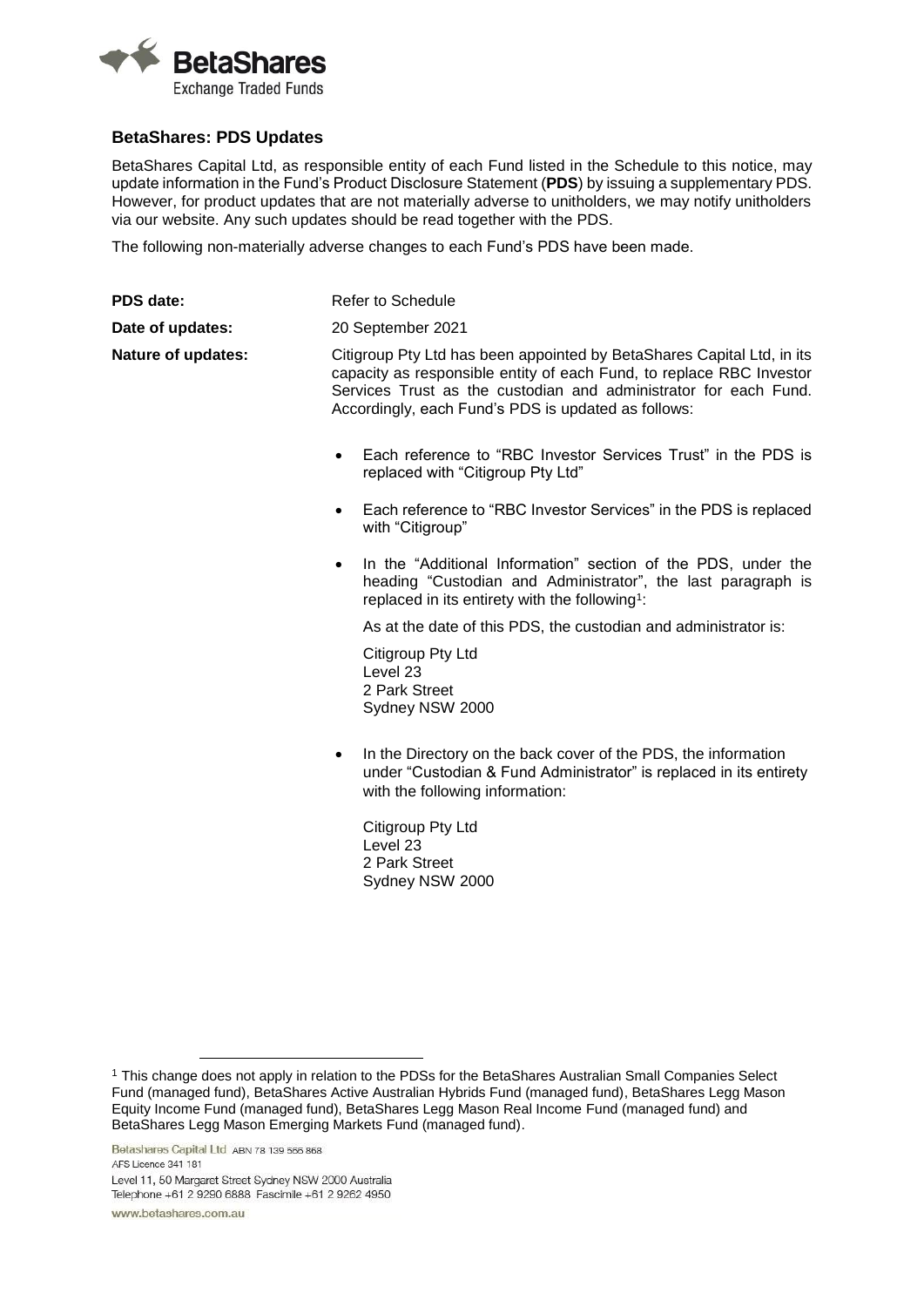

## **Schedule**

| 1.<br>BetaShares Australia 200 ETF<br>19 March 2021<br>13 November 2017<br>2.<br>BetaShares Australian Sustainability Leaders ETF<br>3.<br>BetaShares Global Quality Leaders ETF<br>15 August 2018<br>4.<br>BetaShares Global Quality Leaders ETF - Currency Hedged<br>28 May 2020<br>9 December 2016<br>5.<br>BetaShares Global Sustainability Leaders ETF<br>1 June 2020<br>6.<br>BetaShares Global Sustainability Leaders ETF - Currency Hedged<br>7.<br>BetaShares NASDAQ 100 ETF<br>18 December 2020<br>1 June 2020<br>8.<br>BetaShares NASDAQ 100 ETF - Currency Hedged<br>9.<br>BetaShares Australian Dividend Harvester Fund (managed fund)<br>26 August 2019<br>10.<br>BetaShares Australian Small Companies Select Fund (managed fund)<br>21 February 2017<br>11.<br>BetaShares Australian High Interest Cash ETF<br>29 September 2017<br>12.<br>BetaShares Australian Bank Senior Floating Rate Bond ETF<br>24 May 2017<br>21 June 2019<br>13.<br>BetaShares Australian Government Bond ETF<br>14.<br>BetaShares Australian Investment Grade Corporate Bond ETF<br>23 May 2018 |
|-------------------------------------------------------------------------------------------------------------------------------------------------------------------------------------------------------------------------------------------------------------------------------------------------------------------------------------------------------------------------------------------------------------------------------------------------------------------------------------------------------------------------------------------------------------------------------------------------------------------------------------------------------------------------------------------------------------------------------------------------------------------------------------------------------------------------------------------------------------------------------------------------------------------------------------------------------------------------------------------------------------------------------------------------------------------------------------------|
|                                                                                                                                                                                                                                                                                                                                                                                                                                                                                                                                                                                                                                                                                                                                                                                                                                                                                                                                                                                                                                                                                           |
|                                                                                                                                                                                                                                                                                                                                                                                                                                                                                                                                                                                                                                                                                                                                                                                                                                                                                                                                                                                                                                                                                           |
|                                                                                                                                                                                                                                                                                                                                                                                                                                                                                                                                                                                                                                                                                                                                                                                                                                                                                                                                                                                                                                                                                           |
|                                                                                                                                                                                                                                                                                                                                                                                                                                                                                                                                                                                                                                                                                                                                                                                                                                                                                                                                                                                                                                                                                           |
|                                                                                                                                                                                                                                                                                                                                                                                                                                                                                                                                                                                                                                                                                                                                                                                                                                                                                                                                                                                                                                                                                           |
|                                                                                                                                                                                                                                                                                                                                                                                                                                                                                                                                                                                                                                                                                                                                                                                                                                                                                                                                                                                                                                                                                           |
|                                                                                                                                                                                                                                                                                                                                                                                                                                                                                                                                                                                                                                                                                                                                                                                                                                                                                                                                                                                                                                                                                           |
|                                                                                                                                                                                                                                                                                                                                                                                                                                                                                                                                                                                                                                                                                                                                                                                                                                                                                                                                                                                                                                                                                           |
|                                                                                                                                                                                                                                                                                                                                                                                                                                                                                                                                                                                                                                                                                                                                                                                                                                                                                                                                                                                                                                                                                           |
|                                                                                                                                                                                                                                                                                                                                                                                                                                                                                                                                                                                                                                                                                                                                                                                                                                                                                                                                                                                                                                                                                           |
|                                                                                                                                                                                                                                                                                                                                                                                                                                                                                                                                                                                                                                                                                                                                                                                                                                                                                                                                                                                                                                                                                           |
|                                                                                                                                                                                                                                                                                                                                                                                                                                                                                                                                                                                                                                                                                                                                                                                                                                                                                                                                                                                                                                                                                           |
|                                                                                                                                                                                                                                                                                                                                                                                                                                                                                                                                                                                                                                                                                                                                                                                                                                                                                                                                                                                                                                                                                           |
|                                                                                                                                                                                                                                                                                                                                                                                                                                                                                                                                                                                                                                                                                                                                                                                                                                                                                                                                                                                                                                                                                           |
| 15.<br>BetaShares Sustainability Leaders Diversified Bond ETF - Currency Hedged<br>15 November 2019                                                                                                                                                                                                                                                                                                                                                                                                                                                                                                                                                                                                                                                                                                                                                                                                                                                                                                                                                                                       |
| 16.<br>BetaShares Active Australian Hybrids Fund (managed fund)<br>15 September 2017                                                                                                                                                                                                                                                                                                                                                                                                                                                                                                                                                                                                                                                                                                                                                                                                                                                                                                                                                                                                      |
| 29 September 2017<br>17.<br>BetaShares Crude Oil Index ETF - Currency Hedged (synthetic)                                                                                                                                                                                                                                                                                                                                                                                                                                                                                                                                                                                                                                                                                                                                                                                                                                                                                                                                                                                                  |
| 29 September 2017<br>18.<br>BetaShares Gold Bullion ETF - Currency Hedged                                                                                                                                                                                                                                                                                                                                                                                                                                                                                                                                                                                                                                                                                                                                                                                                                                                                                                                                                                                                                 |
| 19.<br>29 September 2017<br>BetaShares Australian Equities Bear Hedge Fund                                                                                                                                                                                                                                                                                                                                                                                                                                                                                                                                                                                                                                                                                                                                                                                                                                                                                                                                                                                                                |
| 5 February 2018<br>20.<br>BetaShares Legg Mason Equity Income Fund (managed fund)                                                                                                                                                                                                                                                                                                                                                                                                                                                                                                                                                                                                                                                                                                                                                                                                                                                                                                                                                                                                         |
| 21.<br>5 February 2018<br>BetaShares Legg Mason Real Income Fund (managed fund)                                                                                                                                                                                                                                                                                                                                                                                                                                                                                                                                                                                                                                                                                                                                                                                                                                                                                                                                                                                                           |
| 15 May 2019<br>22.<br>BetaShares Legg Mason Emerging Markets Fund (managed fund)                                                                                                                                                                                                                                                                                                                                                                                                                                                                                                                                                                                                                                                                                                                                                                                                                                                                                                                                                                                                          |
| 29 October 2018<br>BetaShares Legg Mason Australian Bond Fund (managed fund)<br>23.                                                                                                                                                                                                                                                                                                                                                                                                                                                                                                                                                                                                                                                                                                                                                                                                                                                                                                                                                                                                       |
| 24.<br>BetaShares Diversified All Growth ETF<br>15 December 2020                                                                                                                                                                                                                                                                                                                                                                                                                                                                                                                                                                                                                                                                                                                                                                                                                                                                                                                                                                                                                          |
| 25.<br><b>BetaShares Ethical Diversified Balanced ETF</b><br>15 December 2020                                                                                                                                                                                                                                                                                                                                                                                                                                                                                                                                                                                                                                                                                                                                                                                                                                                                                                                                                                                                             |
| BetaShares Ethical Diversified Growth ETF<br>15 December 2020<br>26.                                                                                                                                                                                                                                                                                                                                                                                                                                                                                                                                                                                                                                                                                                                                                                                                                                                                                                                                                                                                                      |
| 27.<br>BetaShares Ethical Diversified High Growth ETF<br>15 December 2020                                                                                                                                                                                                                                                                                                                                                                                                                                                                                                                                                                                                                                                                                                                                                                                                                                                                                                                                                                                                                 |
| 28.<br>BetaShares British Pound ETF<br>29 September 2017                                                                                                                                                                                                                                                                                                                                                                                                                                                                                                                                                                                                                                                                                                                                                                                                                                                                                                                                                                                                                                  |
| <b>BetaShares Euro ETF</b><br>29.<br>29 September 2017                                                                                                                                                                                                                                                                                                                                                                                                                                                                                                                                                                                                                                                                                                                                                                                                                                                                                                                                                                                                                                    |
| BetaShares U.S. Dollar ETF<br>29 September 2017<br>30.                                                                                                                                                                                                                                                                                                                                                                                                                                                                                                                                                                                                                                                                                                                                                                                                                                                                                                                                                                                                                                    |

IMPORTANT INFORMATION: This information has been prepared by BetaShares Capital Ltd (ABN 78 139 566 868 AFS Licence 341181) ("BetaShares") the issuer of each BetaShares Fund. It is general information only and does not take into account any person's objectives, financial situation or needs. The information does not constitute an offer of, or an invitation to purchase or subscribe for securities. You should read the relevant PDS and ASX

-----------------------------------------------------------------------------------------------------------------------